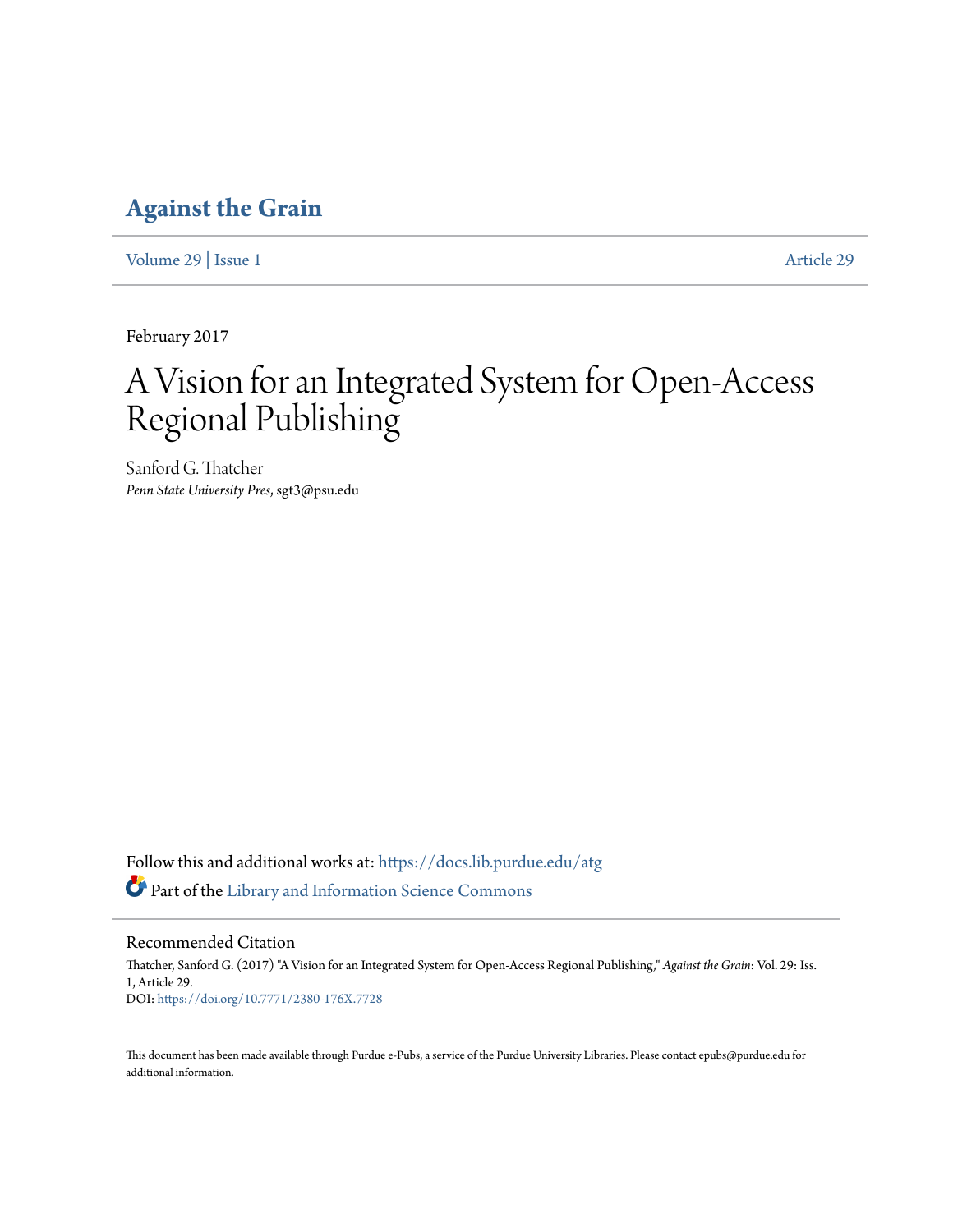# A Vision for an Integrated System for Open-Access Regional Publishing

### by **Sanford G. Thatcher** (Former Director, Penn State University Press) <sgt3@psu.edu>

*Abstract: This essay explores the potential for building a system for open-access regional publishing from the ground level of local historical societies and public libraries working with citizens in their area, up through a state university library and press collaborating on publication of scholarly research in books and journals, onto the national level of the Digital Public Library of America, and eventually worldwide. The idea is based on experience in running the Office of Digital Scholarly Publishing at Penn State University.*

*Keywords: regional publishing / open access / DPLA / ODSP / Penn State / enhanced ebooks*

have a dream — well, not so grandiose and significant as the one *Dr. Martin Luther King, Jr.*, talked about in his famous speech of August 1963, but a dream nonetheless for the betterment of advancing knowledge in the U.S. first of all but in the whole world eventually.

I focus on university presses located at state universities because they have an extra mission that goes beyond the mission that all presses have of "disseminating knowledge — far and wide," to quote the classic phrase of **Daniel Coit Gilman** in setting up **The Johns Hopkins University Press** in 1878. Besides publishing scholarly works in fields where it has chosen to concentrate, a state university press must make some effort toward serving the citizens of the state in which it operates. This mission may take the form of special book series that publish writings, usually for a more general audience than the main scholarly list serves, about the art, culture, economics, environment, history, literature, and social life of the state and even the region of the country where the state is located. These books are often nonfiction, but some presses also venture into publishing fiction and poetry of a regional orientation and into reference book publishing as well, as the presses at Georgia and North Carolina have done with their state encyclopedias.<sup>1</sup> Those presses that publish journals may also include one or more focusing on their states, as we did at **Penn State University Press**  with our *Pennsylvania History: A Journal of Mid-Atlantic Studies*. 2 Presses at private universities may do some publishing about their own schools' history or even that of the cities in which they reside, but rarely venture more widely into what has come to be known as "regional publishing." **Rutgers**, for instance, is where regional publishing is done in New Jersey, not Princeton.

Regional publishing has its own special challenges and advantages. Among the obvious challenges are a market restricted mostly to one part of the country and a distribution system that goes well beyond the libraries (public or academic) and retail bookstores to

include, for example, general stores in towns throughout the state and sometimes even high schools. Often successful marketing will require a staff member traveling to customers that are seldom served by private university presses. One offsetting advantage, however, is that the books published for regional audiences include popular items like bird guides, cookbooks, novels, photography, poetry, and reference works that can sell to the mass public often in considerable quantities, thus providing a nice return on investment the surplus from which can be used to help subsidize more low- and slow-selling academic titles. And these books can command more attention in the local media than mainstream academic books can usually do. The *Dallas Morning News*, for example, regularly commissions reviews of books issued by the numerous university presses in Texas.

But the dream I have cannot be realized by the traditional print-oriented publishing

model university presses have used for nearly a century and a half now. It requires taking full advantage of modern computer technology and the Internet and can probably only be realized completely with an open-access (OA) approach, or so I will argue. My argument will be built upon experi-

ence I had as director of **Penn State University Press** when we joined with the Libraries to set up a jointly operated Office of Digital Scholarly Publishing (ODSP) in 2005.

It was my ambition from the start of the ODSP to have it used, in part, as a platform to advance regional publishing. Before I retired in mid-2009 we had realized some portions of that plan, such as the Metalmark Series of books in the public domain about Pennsylvania housed in the Libraries' Beaver Collection. A panel of advisers, including at least one professor from the History Department and one general writer of popular books about the state whether affiliated with the University or not, was appointed to select a half-dozen titles each publishing season, which would then be digitized by the Libraries in such a way as to make the files useful not only for on-screen viewing but for issuing as "print-on-demand" books in paperback through Lightning Source as the POD vendor. This was a mixed OA/ POD model, which was patterned on the model pioneered by the **National Academies Press (NAP)**, which began posting all of its books for free viewing on its website beginning in the mid-1990s.4 Income derived from sale of the POD paperbacks was split equally between the Press and the Libraries. The ODSP site also included access to back issues of Pennsylvania newspapers, which were digitized with funding from the **National Endowment for the Humanities**, and back issues of the main

scholarly journals about Pennsylvania history including, besides the Press's own journal, the highly regarded *Pennsylvania Magazine of History and Biography* and *Western Pennsylvania History*. 5 The Libraries also housed the Pennsylvania Center for the Book, which among its most popular innovations was a digital Literary and Cultural Map of Pennsylvania.<sup>6</sup> As the site advertises, "On the map you'll find writers of novels, plays, short stories, technical manuals, legislation, children's literature, just about anything you could imagine connected to writing. We have used this geographic method of organizing our authors to show the breadth of places in Pennsylvania that have fostered the writers of the state, not only our greatest cities, but the rural hamlets in the mountains and every place in between."

With all of these rich resources already in place, I had hoped to go an extra step or two. The vision was to build a digital network in



Pennsylvania starting from the ground up all the way to the state level, and then beyond to the national and eventually international. At the lowest level public libraries would cooperate with local historical societies to reach out to citizens in the area who might have family or business cor-

respondence and records in their possession as well as personal items like diaries and memoirs. Citizens would be encouraged to rummage through their attics and closets to locate such documents and consult with local history experts and public librarians in order to determine which might be of most value to society generally and which, therefore, might deserve to be digitized — a task that, with proper local funding, might be carried out by the library or historical society or both. Such a collection, once established, could then be made known to scholars who are experts on the state's history and culture through their professional societies or journals, or a central state library like the **Penn State Libraries**  system could serve to aggregate all the local collections and be the access point for the entire set. These rich and varied digitized resources would form the lifeblood of new scholarly books and journal articles. A good example of a book that used just such resources (though not yet digitized) to provide a revisionist history of Pennsylvania's economic development in its early years is *A Country Storekeeper in Pennsylvania: Creating Economic Networks in Early Pennsylvania, 1790-1807*. 7

*continued on page 60* Such scholarly books would, in turn, become the basis on which both high school and college textbooks could be written, serving to inform and instruct students using the best new knowledge available as vetted by the scholarly